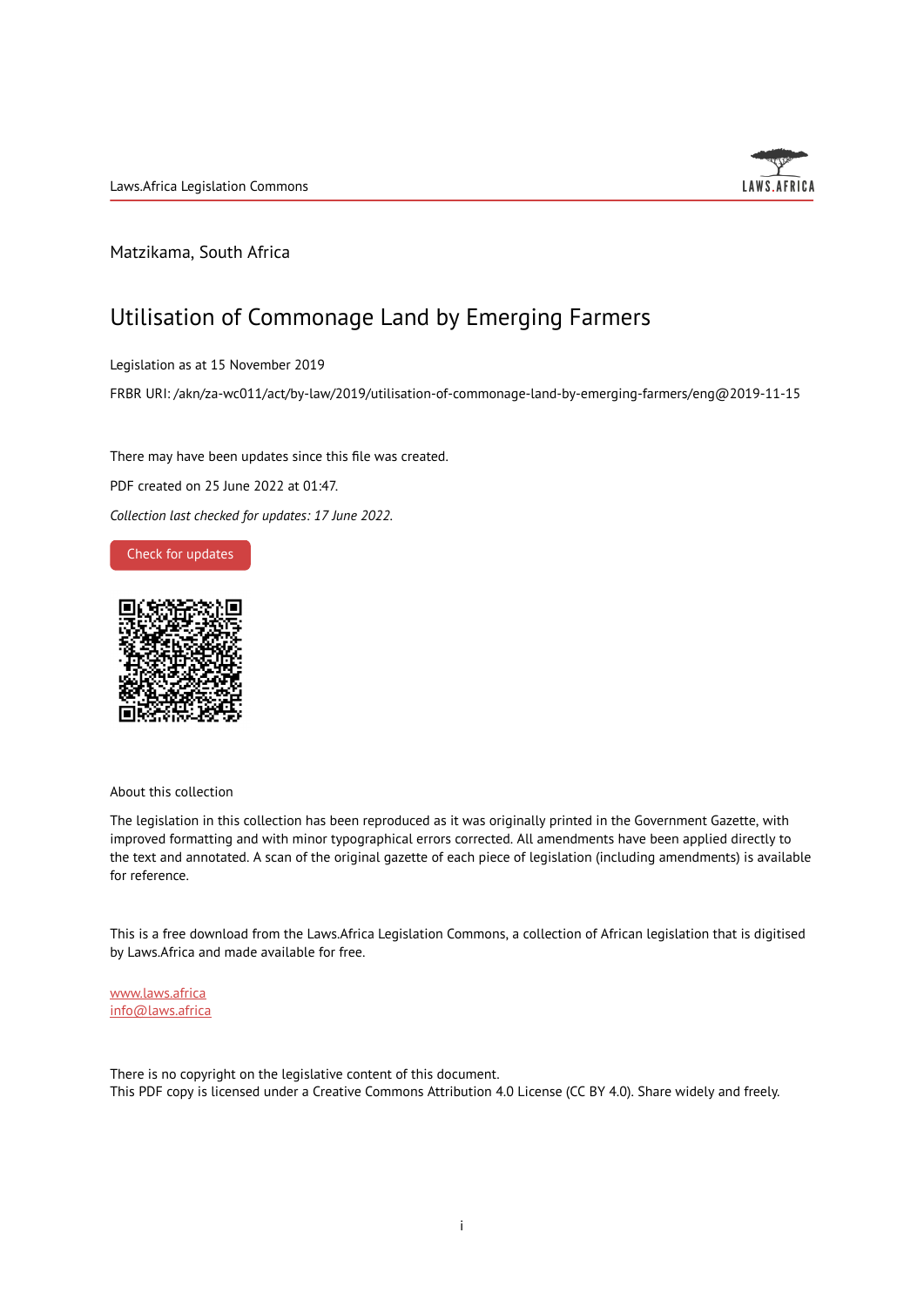| Contents |  |
|----------|--|
|          |  |
|          |  |
|          |  |
|          |  |
|          |  |
|          |  |
|          |  |
|          |  |
|          |  |
|          |  |
|          |  |
|          |  |
|          |  |
|          |  |
|          |  |
|          |  |
|          |  |
|          |  |
|          |  |
|          |  |

# Utilisation of Commonage Land by Emerging Farmers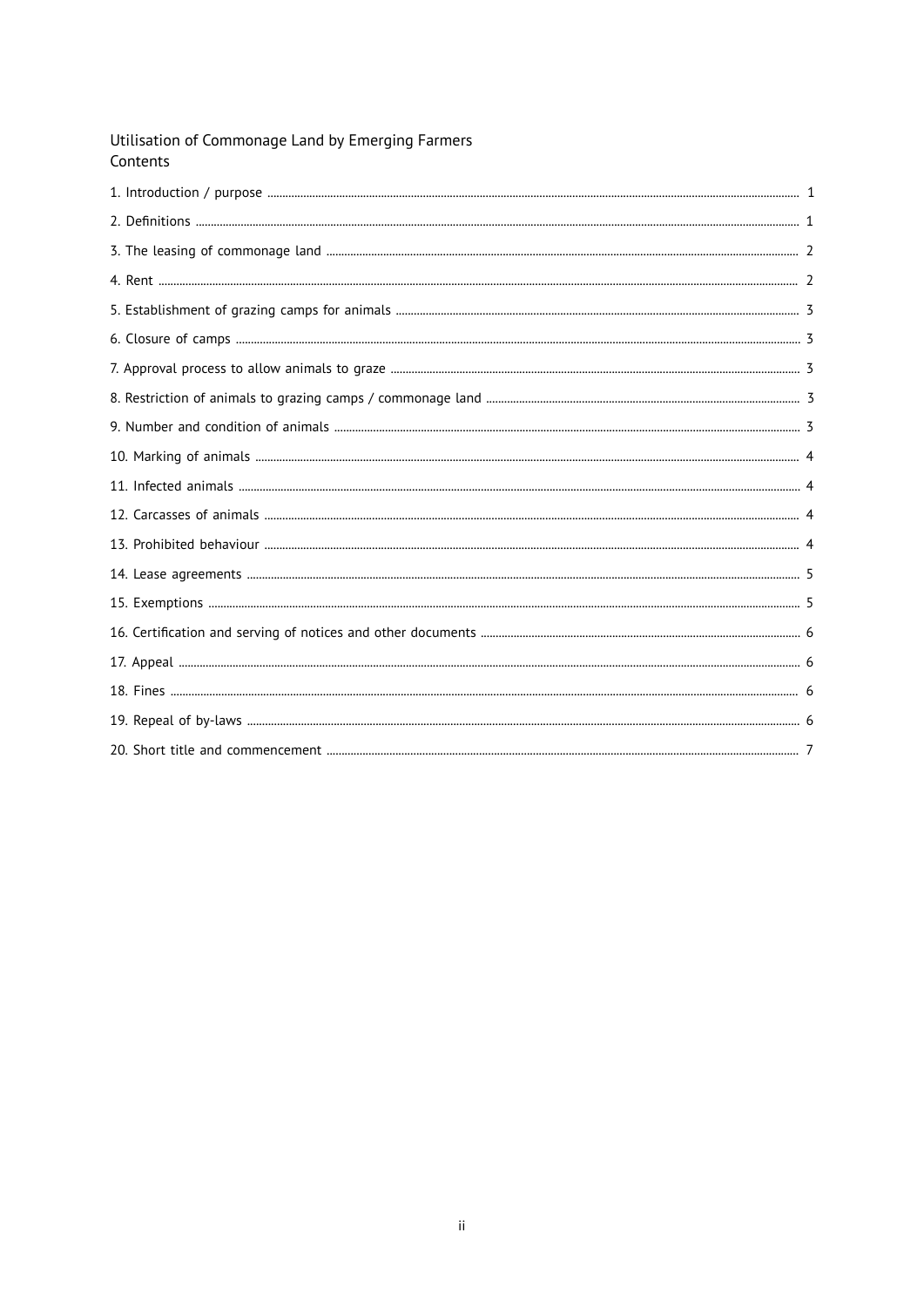# **Matzikama South Africa**

# **Utilisation of Commonage Land by Emerging Farmers By-law, 2019**

Published in [Government](https://commons.laws.africa/akn/za-wc011/act/by-law/2019/utilisation-of-commonage-land-by-emerging-farmers/media/publication/za-wc011-act-by-law-2019-utilisation-of-commonage-land-by-emerging-farmers-publication-document.pdf) Gazette no. 8177 on 15 November 2019

#### **Commenced on 15 November 2019**

*[This is the version of this document from 15 November 2019 and includes any amendments published up to 17 June 2022.]*

### <span id="page-2-0"></span>**1. Introduction / purpose**

This by-law is applicable to the proclaimed jurisdiction of the Matzikama Municipality and provides for the utilisation and management of commonage land made available to emerging farmers by the Municipality, as well as the control of animals on such commonage land.

# <span id="page-2-1"></span>**2. Definitions**

"**Act**" means the Animal Identification Act, 2002 (Act 6 of [2002](https://resolver.laws.africa/resolve/akn/za/act/2002/6));

"**agriculture**" means the cultivation of land for the purpose of growing crops for own use and/or for financial gain;

"**commonage land**" means the portion of the municipal property earmarked by the Municipality for animal grazing, stock-farming, agriculture and any other approved agricultural activities by emerging farmers;

"**emerging farmer**" means previously disadvantaged black (Brown, African and Indian) residents of the Matzikama municipal area of jurisdiction who either have no land or insufficient land for the grazing of their animals or the cultivation of agricultural products;

"**emerging farmers' association**" means a legal entity with its own constitution and whose members consist of emerging farmers and is recognised as such by the Municipality;

"**grazing area**" means the portion of commonage land that is earmarked for the purpose of grazing by large and small stock;

"**grazing camp**" means the portion of a grazing area that is demarcated and fenced off for grazing by large and small stock;

"**land user**" means any small farmers' association or emerging farmers' association with whom the Municipality has agreed in writing to be engaged in the control or management of commonage land and includes an authorised person from such association;

"**large stock**" means cattle, horses, mules and donkeys and includes any other species which the Minister by notice in the Provincial Gazette declares as large stock for the purposes of the Act;

"**mark**" means any mark registered in terms of section 5(2) of the Act and placed on any animal for any purpose, including any representation of a mark intended to be placed on animals, as the circumstances may require, but excludes the following:

- (1) a mark made or placed on the horn or hoof of an animal;
- (2) a mark made with paint on any animal;
- (3) a clasp, rivet or tag attached to the ear, or any mark made on such clasp, rivet or tag; or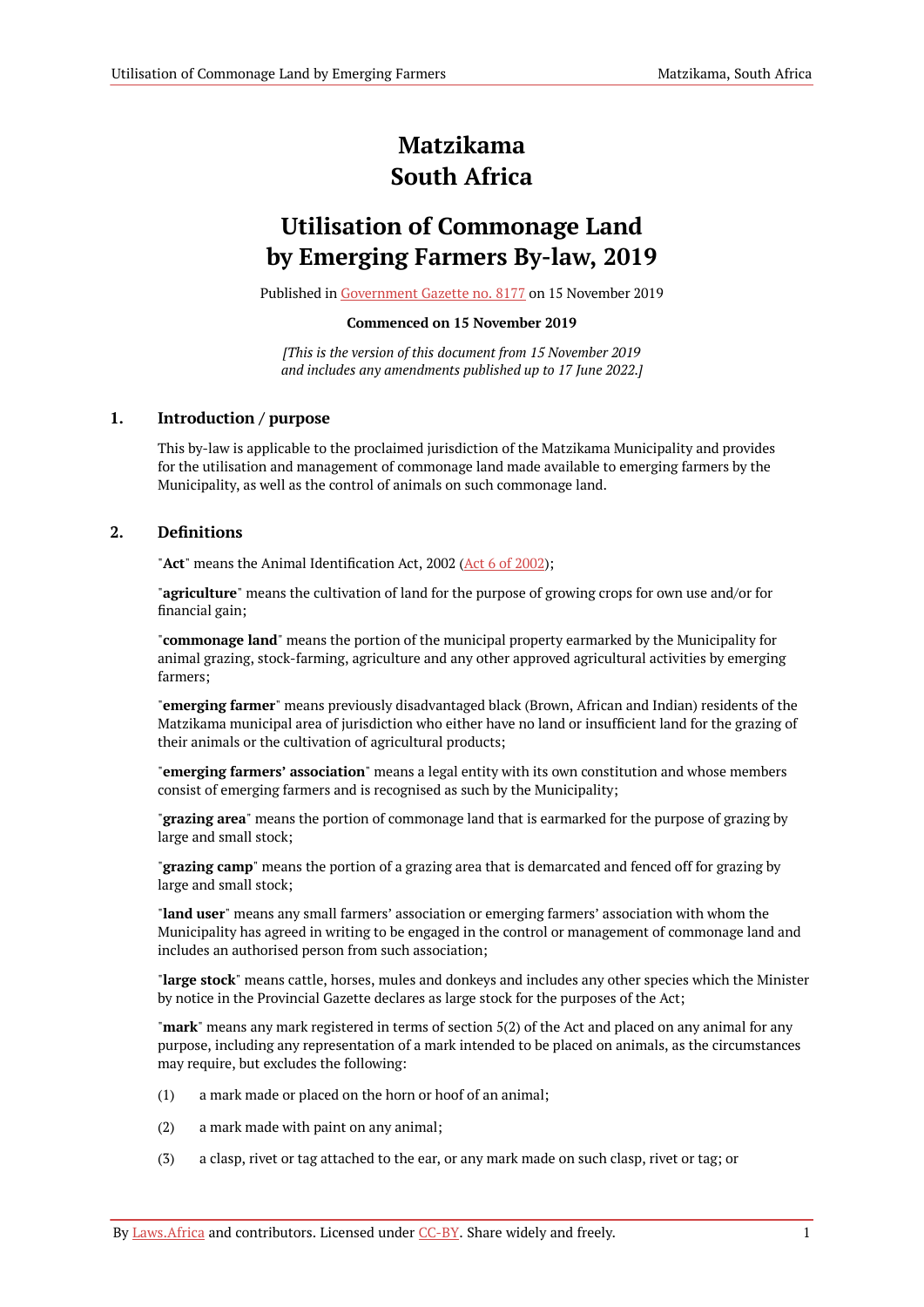(4) a notch or hole on the ear of an animal;

"**municipality**" means the Matzikama Municipality, established in terms of Section 12 of the Local Government: Municipal Structures Act, 1998 (Act 117 of [1998\)](https://resolver.laws.africa/resolve/akn/za/act/1998/117) and includes any political structures, political office-bearers, duly authorised agent or any employee acting in terms of this by-law by virtue of a power vested in the Municipality and delegated or subdelegated to such political structure, officebearer, agent or employee;

"**person**" means a natural or legal person;

"**prescribed**" means prescribed by the Municipality;

"**resident**" means a person who is a registered voter on the Matzikama municipal voters' roll or who has a Matzikama municipal service account in his or her name;

"**small farmers' association**" means a legal entity with its own constitution and which consists of emerging farmers and is recognised as such by the Municipality;

"**small stock**" means sheep, pigs and goats and includes any other species which the Minister by notice in the Provincial Gazette declares as small stock for the purposes of the Act.

# <span id="page-3-0"></span>**3. The leasing of commonage land**

- (1) Where possible and where the need exists, commonage land belonging to the Municipality is made available to emerging farmers so that they can keep stock and farm in order create a better existence for themselves and their dependants.
- (2) Commonage land is leased to small farmers' associations and emerging farmers'associations only, and not to individuals.
- (3) Small farmers' associations and emerging farmers' associations who wish to lease commonage land from the Municipality on behalf of their members, must apply to the Municipality for recognition, which application must include the constitution and members' register of emerging farmers who must also be residents.
- (4) Recognised small farmers' associations and emerging farmers' associations, also known as land users, must submit any amendments to their constitution and/or members' register to the Municipality annually before 31 May.
- (5) In the event of failure to comply with the lease conditions or the provisions of subsection  $(4)$ , the Municipality reserves the right to withdraw the recognition of the land user concerned and to terminate any lease agreement with such land user.
- (6) Lease periods are determined per lease agreement and are renewable on application by the land user, provided that a lease period may not be longer than a uninterrupted period of 9 (nine) years and 11 (eleven) months.

### <span id="page-3-1"></span>**4. Rent**

- (1) Rent for the utilisation of commonage land by land users is determined annually by the Municipality as part of the budgeting process and comes into effect on 1 July of the relevant financial year.
- (2) Rent is payable as stipulated in the relevant lease agreement, provided that failure to pay the rent due may lead to the termination of the agreement.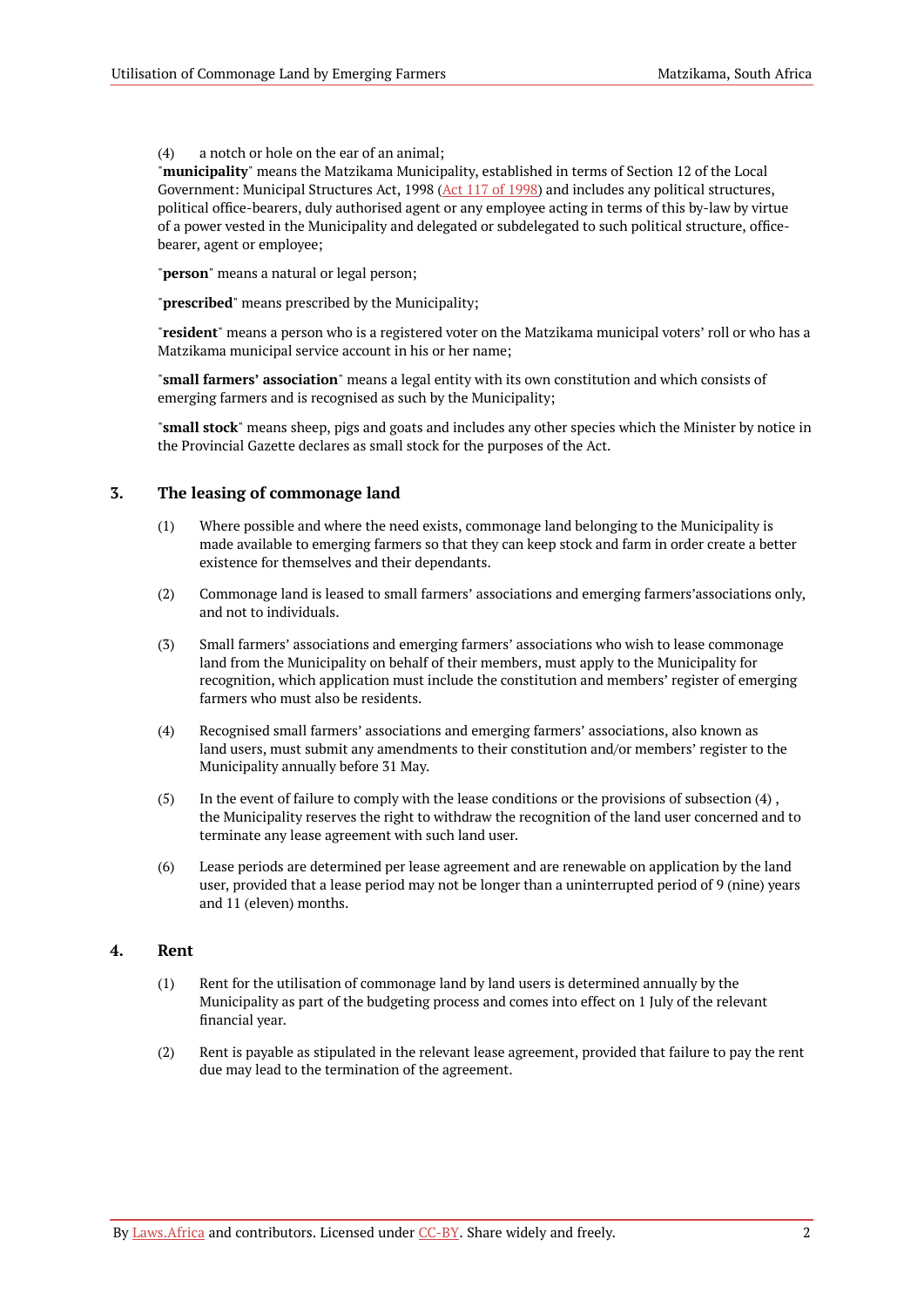# <span id="page-4-0"></span>**5. Establishment of grazing camps for animals**

The Municipality may reserve and fence off a portion of commonage land as a grazing area and establish grazing camps in the area or allow that fenced-off grazing camps for the stock of emerging farmers be established.

# <span id="page-4-1"></span>**6. Closure of camps**

- (1) The Municipality may, when deemed necessary for the maintenance and/or re-establishment of pasturage and after notification to the land users, close a grazing camp or prohibit the grazing thereon or on a portion thereof for a specified period.
- (2) No person may allow his or her animals to graze in a grazing camp that has been closed by the Municipality, irrespective the purpose or reason therefor.
- (3) Any person contravening subsection (2) is guilty of an offense.

# <span id="page-4-2"></span>**7. Approval process to allow animals to graze**

- (1) No land user may keep any animal or let any animal graze in a grazing camp and/or on commonage land before written permission has been obtained from the Municipality.
- (2) A land user who wishes to obtain the permission as contemplated in subsection (1), must submit the prescribed form to the Municipality who may, after consideration of the following factors, grant or refuse permission:
	- (a) the total number of animals already allowed in the grazing camp; and
	- (b) the number and type of animals that the applicant has applied for to be released in the grazing camp;
- (3) The approval contemplated under subsection (1) may be granted subject to the condition(s) or provision(s) deemed necessary by the Municipality.
- (4) The right to allow grazing is personal to the land user and no land user is entitled to transfer or cede such right in any manner.
- (5) A land user contravening subsection (1) or failing to comply with the provisions in terms of subsection (3), is guilty of an offense.

### <span id="page-4-3"></span>**8. Restriction of animals to grazing camps / commonage land**

- (1) A land user who lets animals graze in the grazing camp or on commonage land must restrict the stock to the camp allocated by the Municipality.
- (2) A land user contravening subsection (1) is guilty of an offense.

# <span id="page-4-4"></span>**9. Number and condition of animals**

- (1) The Municipality may determine the number and type of animals kept by a land user on the commonage land.
- (2) A land user who keeps an animal on the commonage land, must personally ensure that the animal is in a healthy condition.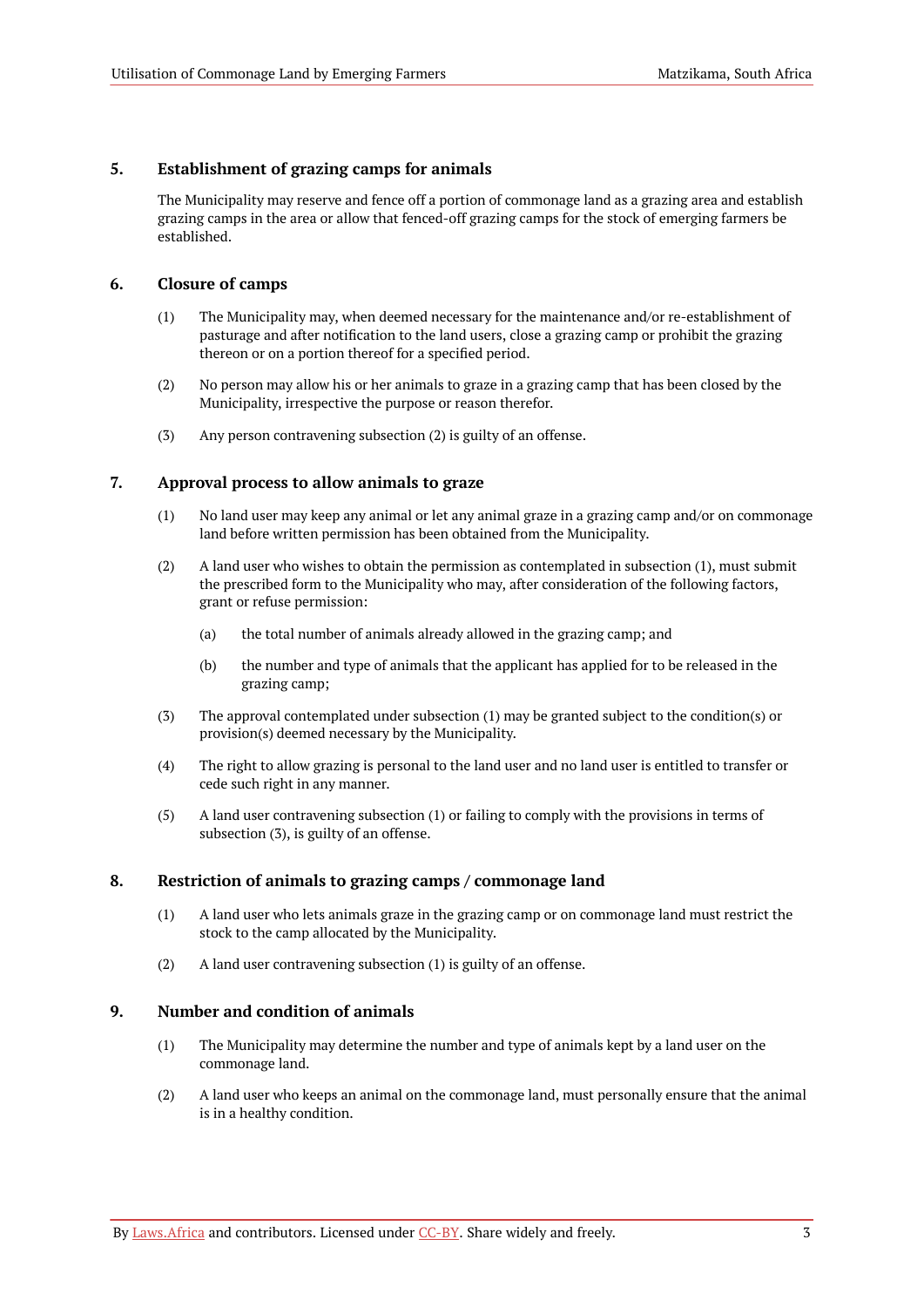- (3) The Municipality may require a land user who applies for or already keeps an animal on the commonage land to submit a sworn affidavit regarding the ownership and condition of the animal to the Municipality.
- (4) Any land user who
	- (a) keeps more animals on the commonage land than those contemplated in subsection (1); or
	- (b) fails to keep an animal in a healthy condition in terms of subsection (2); or
	- (c) fails to submit an affidavit as stipulated in subsection (3); or
	- (d) provides false information to the Municipality, is guilty of an offense.

### <span id="page-5-0"></span>**10. Marking of animals**

- (1) A land user who lets any stock graze on the commonage land, must personally ensure that all animals are marked in terms of Section 7 of the Act.
- (2) No land user may keep or let any animal graze on the commonage land before the animal is marked.
- (3) Stock found on the commonage land without any marks, may be impounded by the Municipality and pound fees as approved in the budget or as stipulated in the Municipality's By-law on the Impoundment of Animals shall be charged.

### <span id="page-5-1"></span>**11. Infected animals**

- (1) No land user may bring any stock infected with any transmittable or contagious disease, or suspected of being infected with such disease, onto commonage land or let them graze on such land.
- (2) Any stock found on the commonage land that is suspected of being infected with any contagious or transmittable disease, must be examined by a veterinarian at the expense of the owner of such stock, and if the veterinarian finds such infection to be contagious or transmittable, he or she may arrange for such stock to be placed under quarantine or to be destroyed.
- (3) Any person contravening subsection (1) commits an offense.

# <span id="page-5-2"></span>**12. Carcasses of animals**

- (1) If an animal dies on the commonage land, the land user must arrange for the carcass to be buried elsewhere within 24 hours of discovery of the carcass, provided that if the land user fails to do so, the Municipality will bury the carcass and recover the costs from the land user.
- (2) A land user who fails to remove and bury a carcass as contemplated in subsection (1),is guilty of an offense.

### <span id="page-5-3"></span>**13. Prohibited behaviour**

- (1) No person or land user may, without the prior permission of the Municipality
	- (a) build any hut, shelter, kraal, dwelling or structure of any kind on commonage land, nor live, camp or squat on any part on the commonage land;
	- (b) collect, dump or place any car wreck, other vehicles, machines or any scrap thereof on any part of commonage land;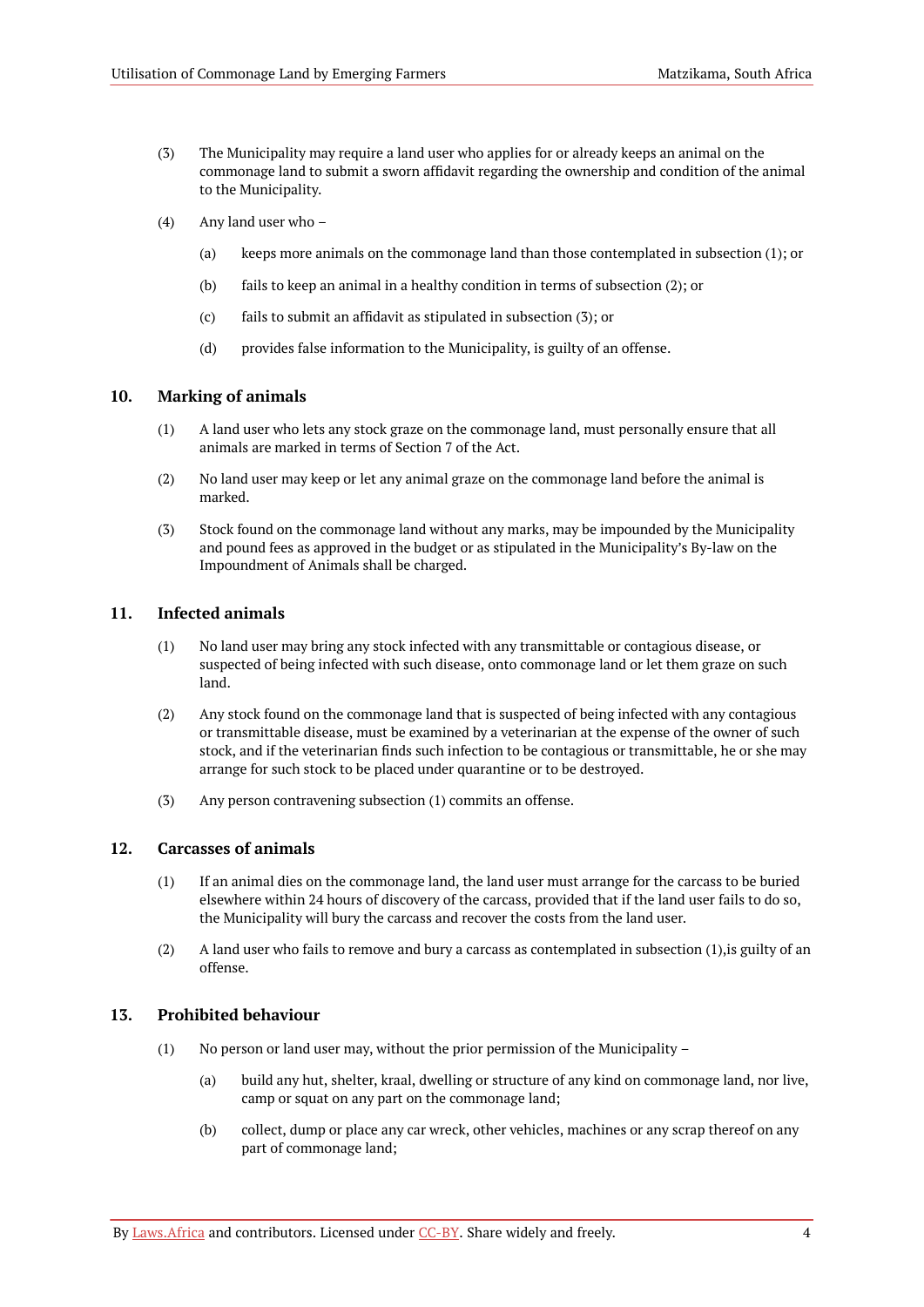- (c) dig and/or remove soil, clay, sand, gravel or stone from the commonage land;
- (d) manufacture bricks or construct brick, lime or charcoal furnaces on commonage land;
- (e) cut, damage, burn, destroy, collect or remove any plant, bark, tree, wood, firewood, undergrowth, bush, shrub, manure or any grass present on the commonage land;
- (f) establish and/or use a road over commonage land, except roads that the Municipality may authorise from time to time, as well as roads that are prohibit by law to be utilised by the public;
- (g) deposit any poison for any purpose whatsoever on commonage land or leave it there in any manner;
- (h) kill, capture, keep or hunt any wild animal or bird of any description whatsoever that is present on the commonage land, or attempt to kill such wild animal or bird of any description whatsoever;
- (i) set traps of any description on commonage land;
- (j) destroy the nest of any bird or waterfowl that is present on commonage land or remove its eggs or young ones from such nest; or
- (k) fish in any dam, river or any water present on commonage land.
- (2) The Municipality may take any steps necessary to rectify any contravention of subsection (1) and the Municipality may recover any such costs incurred from the land user responsible for the contravention.
- (3) A land user contravening subsection (1) commits an offense.

#### <span id="page-6-0"></span>**14. Lease agreements**

Any land user who lets stock graze on commonage land or in grazing camps, or who undertakes any other agricultural project on commonage land, shall conclude a lease agreement with the Municipality prior to the commencement of the project, as prescribed in the Management and Administration of Municipal Immovable Property By-law (excluding land utilised for the provision of social care).

### <span id="page-6-1"></span>**15. Exemptions**

- (1) Any person may apply to the Municipality for exemption from any provision of this by-law by means of a written representation stating full reasons therefor.
- (2) The Municipality may
	- (a) grant an exemption in writing, setting out the terms, if any, as well as the validity period for such exemption; or
	- (b) amend or cancel any exemption or condition in an exemption; or
	- (c) refuse the grant of an exemption.
- (3) The exemption will come into effect only after an applicant has signed a written undertaking to comply with all the conditions of the Municipality in subsection (2). If any activity commences before such undertaking has been submitted to the Municipality, the exemption shall expire.
- (4) The exemption expires immediately if any condition of the exemption is not complied with.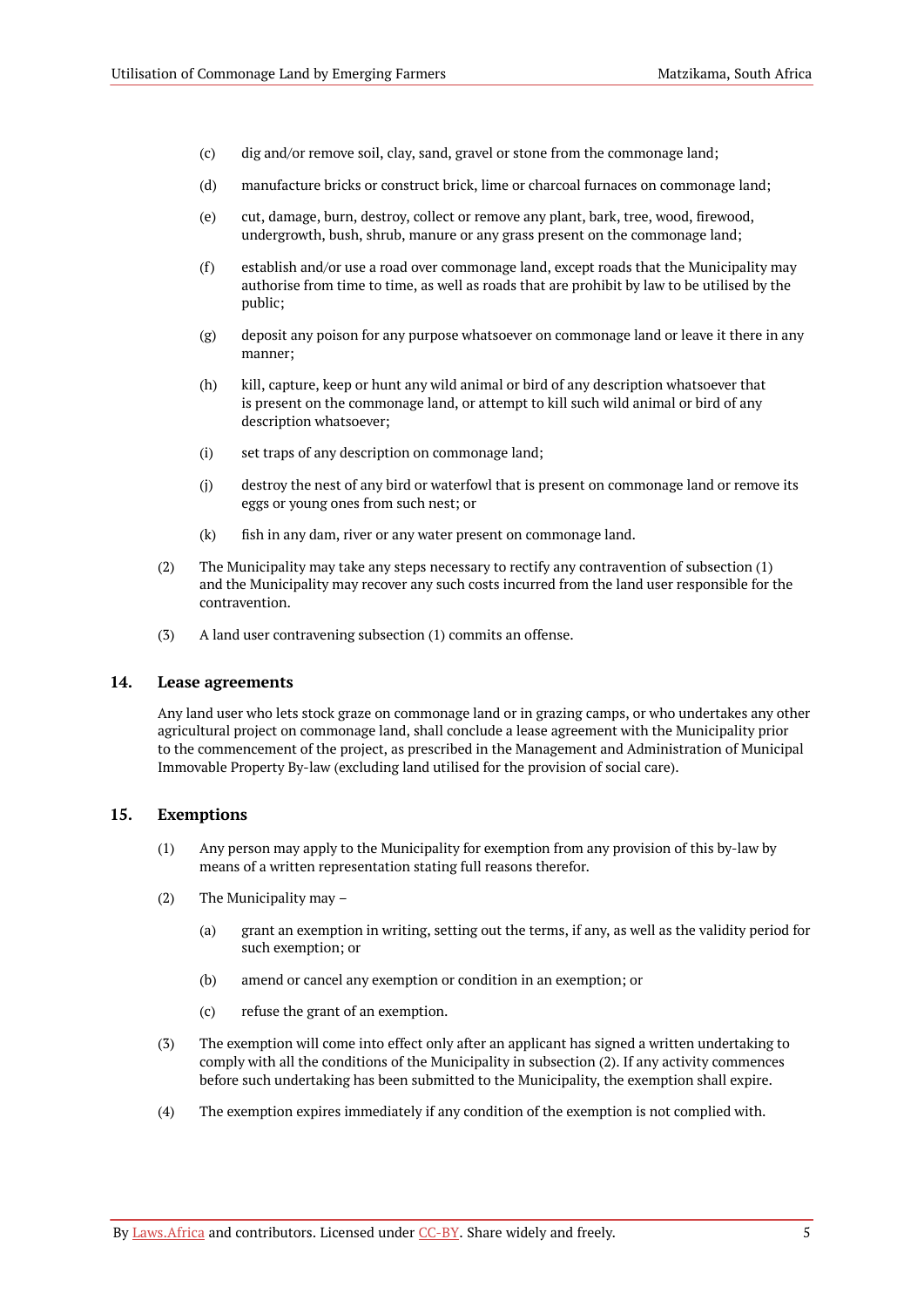# <span id="page-7-0"></span>**16. Certification and serving of notices and other documents**

- (1) A notice that has been served by the Municipality in terms of this by-law, shall be deemed to be duly issued if signed by an official of the Municipality.
- (2) Any notice or other document served on a person in terms of this by-law, shall be deemed to be duly served –
	- (a) if it has been handed in person to the individual concerned;
	- (b) if it has been left with a person who is estimated to be 16 years or older at the relevant person's residential or business address within the Republic;
	- (c) if it has been sent by registered or certified mail to the last known residential or business address in the Republic of the relevant person and proof thereof has been obtained from the postal service;
	- (d) should the person's address in the Republic be unknown, if it is served on his agent or representative in the Republic in the manner described in paragraphs (a), (b) or  $(c)$ :
	- (e) should the address and agent of the relevant person or the representative in the Republic be unknown, if it is served in a visible place at the relevant grounds or business premises;
	- (f) in the case of a land user, if it is served at the registered office of the land user's business premises;
	- (g) if it has been sent to the e-mail address of the relevant person on his or her request.
- (3) The serving of a copy is deemed to be the serving of an original.
- (4) Whenever a notice or other document is addressed to the owner, tenant/resident or holder of the property or served on any property, it is sufficient if such person is the owner, tenant/resident or holder of the property or is correctly indicated on such property, and it is not necessary to mention the person by name.

### <span id="page-7-1"></span>**17. Appeal**

Any person or legal person whose rights are affected by a decision of the Municipality, may in terms of Section 62 of the Local Government: Municipal Systems Act (Act 32 of [2000](https://resolver.laws.africa/resolve/akn/za/act/2000/32)) appeal against the decision, with reasons for the appeal, and must be directed to the Municipal Manager within 21 (twenty-one) days from the date of notification of the decision.

#### <span id="page-7-2"></span>**18. Fines**

A person who commits an offense in terms of the provisions of this by-law shall, on conviction and subject to fines prescribed in other legislation, subject him-/herself to a fine or, if he/she fails to pay, to imprisonment, or to imprisonment without the option of a fine, or to both such fine and imprisonment, and in the event of successive or continued offenses, to a fine for each day that such contravention continues, or if the person fails to pay, to imprisonment.

### <span id="page-7-3"></span>**19. Repeal of by-laws**

The provisions of any by-laws previously promulgated by the Municipality or by any of the municipalities now incorporated into the Municipality, are hereby repealed insofar as they relate to matters provided for in this by-law, and insofar as they are applicable to the Municipality through the mandate for the execution of powers and duties in terms of Section 84(3) of the Local Government: Municipal Structures Act (Act 117 of [1998\)](https://resolver.laws.africa/resolve/akn/za/act/1998/117).